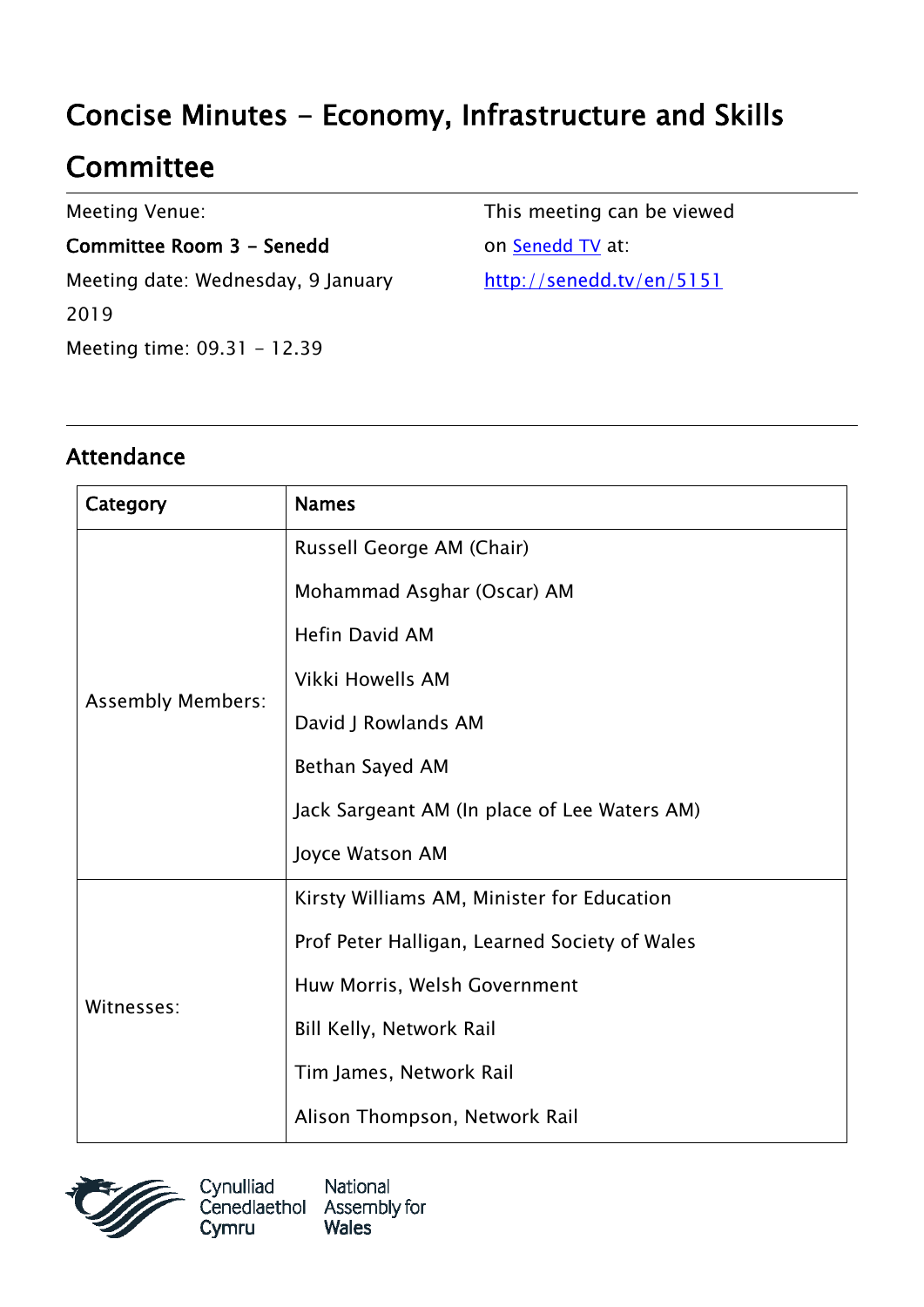|                  | Tom Joyner, Arriva Trains Wales                   |
|------------------|---------------------------------------------------|
|                  | James Price, Transport for Wales                  |
|                  | Nass Dadkah, Metropolitan Railway Consultants Ltd |
| Committee Staff: | Gareth Price (Clerk)                              |
|                  | Lara Date (Second Clerk)                          |
|                  | Robert Lloyd-Williams (Deputy Clerk)              |
|                  | Phil Boshier (Researcher)                         |
|                  | Andrew Minnis (Researcher)                        |

#### 1 Introductions, apologies, substitutions and declarations of interest

- 1.1 There were no apologies
- 1.2 Jack Sargeant AM substituted for Lee Waters AM
- 1.3 There were no declarations of interest

#### 2 Paper(s) to note

- 2.1 The letter was noted by the Committee
- 2.2 The attached document was noted by the Committee
- 2.3 The Welsh Government response was noted by the Committee

### 3 Research and Innovation evidence session with the Minister for Education

3.1 Kirsty Williams AM, Huw Morris and Professor Peter Halligan answered questions from Committee Members

#### 4 Autumn rail disruption inquiry: Network Rail

4.1 Bill Kelly, Alison Thompson and Tim James answered questions from Committee Members

#### 5 Autumn rail disruption inquiry: Arriva Trains Wales

5.1 Tom Joyner answered questions from Committee Members